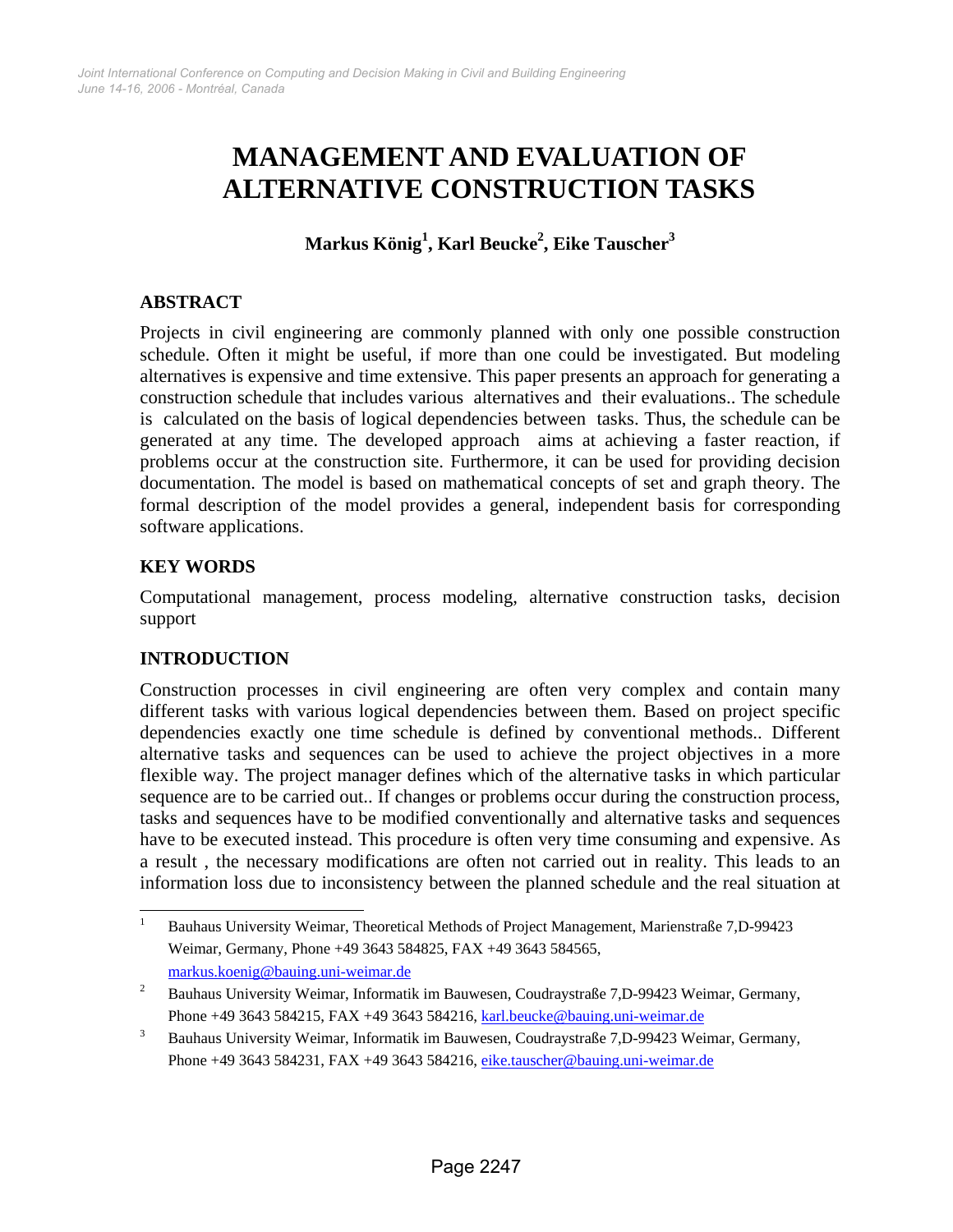the construction site. For instance, it would be no longer possible to get realistic forecasts related to the project end.



Figure 1: exchange of tasks because planed ground conditions differ from real ground conditions – rough description

Figure 1 shows a rough description of a typical situation in road construction.. The planned ground conditions turn out to differ from real conditions at the construction site. The bearing capacity of the ground is not given using the planned consolidation method. The defined schedule has to be adapted. Another construction alternative for preparing the ground becomes necessary. In this case the condition of the ground has to be improved using a hydraulic binder. Additional equipment like a ground cutter, cement and water is needed on site. The construction schedule no longer matches the real situation. Using current models, the construction schedule has to be adapted using time consuming methods. The approach presented within this paper allows to calculate construction alternatives in advance. The advantage of early consideration of alternative tasks provides the possibility of a faster reaction, if changes or problems during the construction process occur. In this case one of the already modeled alternative tasks or sequences of tasks can be used to respond to the influences previously mentioned.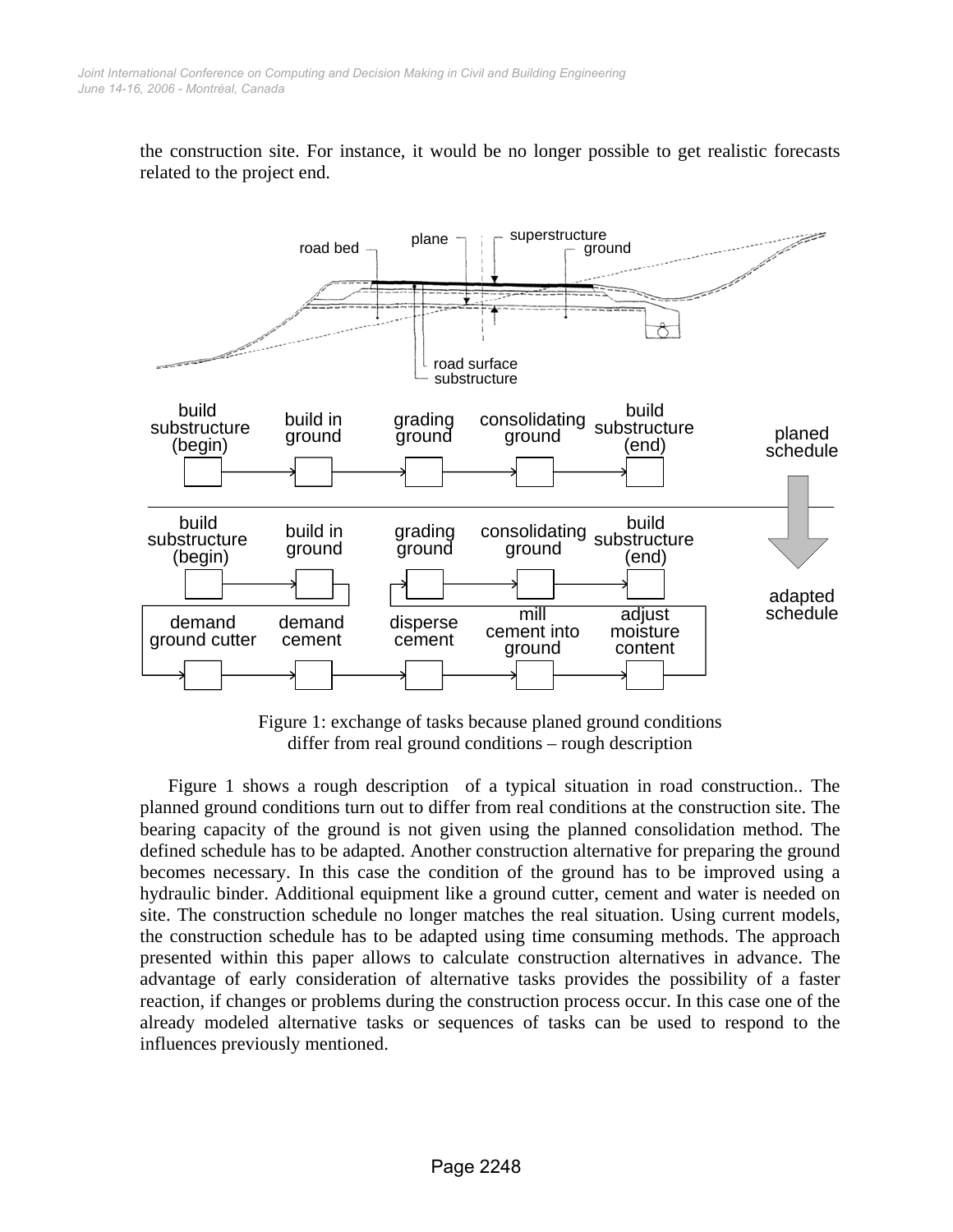On the other hand, the explained advantage of having more than one possible alternative leads to exerting more efforts in creating and maintaining the new model. This would turn the advantage immediately into a disadvantage. Therefore, developing new methods and algorithms becomes necessary in order to reduce these efforts down to a minimum acceptable for practical purposes.

#### **GENERATING SCHEDULES**

Current research approaches focus on the logical dependencies between construction tasks (e.g. Racky 2005, Holzer & Geyer 2005). Those approaches are based on describing single tasks with necessary input and output conditions, as shown in Figure 2 (e.g. Huhnt 2005, Enge 2005). Based on set- and graph theory, it is possible to generate simple construction schedules. Therefore, the set of tasks has to be investigated. Tasks that have equal input and output conditions, reflect directed dependencies between them. As a result, a directed graph can be generated. Tasks are modeled as nodes and dependencies are modeled as directed edges. The mentioned approaches are used to check the workflow consistency as well as to utilize topological sort algorithms to order graph information in a layered structure. Alternative construction tasks are not considered within this approach.



Figure 2: Describing tasks using input and output conditions and the generated directed graph – Specific symbols are used to despict different kinds of input and output conditions.

To make allowance for describing alternative construction tasks, there is a need to enhance the given methods. Simple directed graphs cannot be used to model alternative construction tasks. To model alternative tasks within a single mathematical model, it is necessary to transfer the simple directed graph into a bipartite or respectively into a workflow graph. This allows modeling decision situations as well as parallel tasks within workflows. Workflow graphs provide special node objects for executing tasks or sequences of tasks in parallel (AND-Split and AND-Join) or alternative (XOR-Split and XOR-Join) processes (e.g. van der Aalst 1998). As a first step, parallel or alternative sequences of tasks are identified within the generated directed graph, to do the transformation into the aimed workflow structure. The graphical representation is shown in the figure below: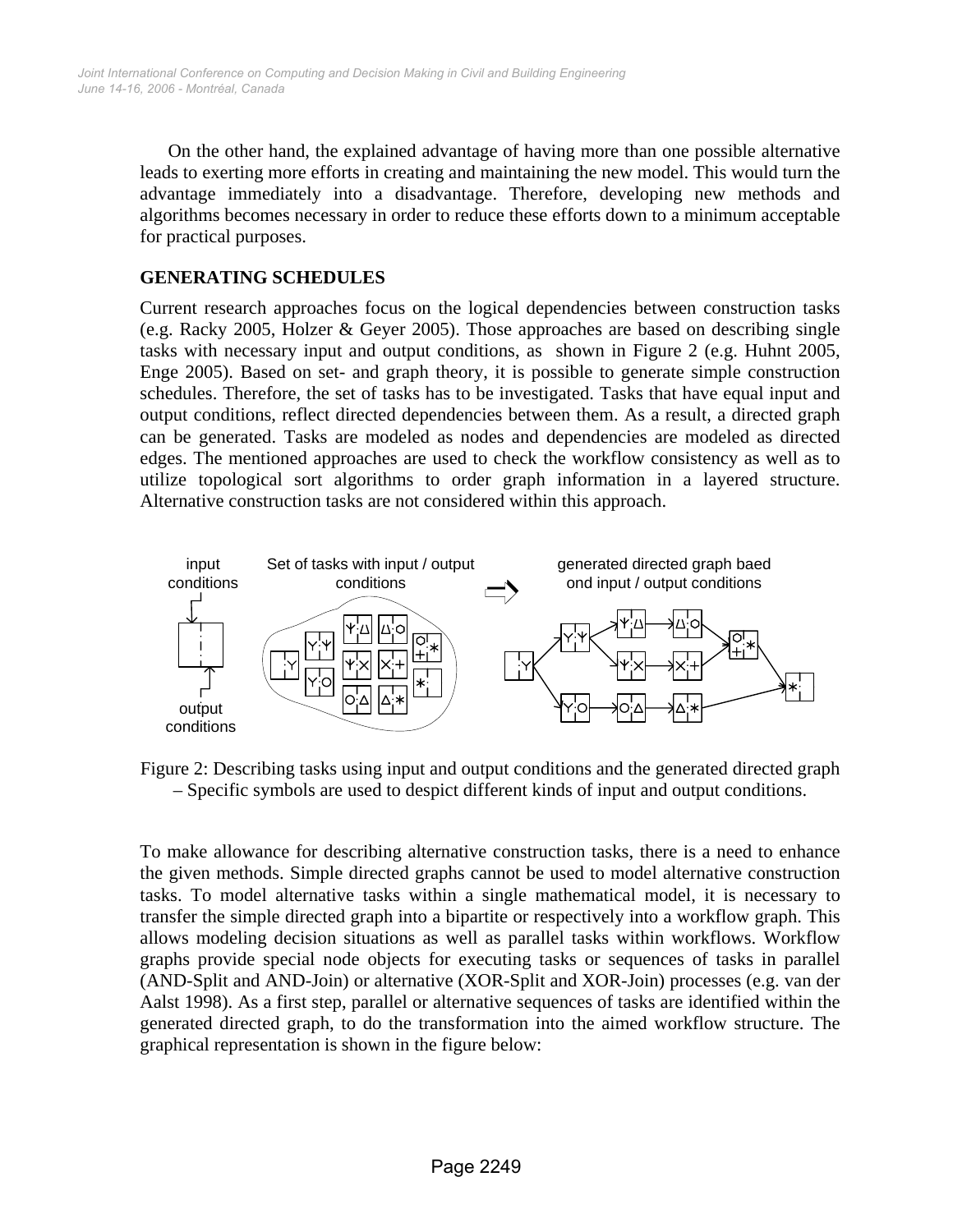*June 14-16, 2006 - Montréal, Canada Joint International Conference on Computing and Decision Making in Civil and Building Engineering*



Figure 3: Graphical representation of workflow graph elements

#### **IDENTIFICATION OF ALTERNATIVE & PARALLEL CONSTRUCTION TASKS**

For identification and modeling of parallel or alternative sequences of tasks the input and output conditions are investigated. By means of logical patterns it is possible to recognize those sequences by operating on the directed graph from the previous section. The procedure of identification is carried out in four stages:

Identification of alternative tasks results in detection of tasks with equal output conditions. Tasks identified this way are merged with an XOR-Join within the workflow graph.



Figure 4: Identification of XOR-Joins

• The starting node of dependent alternative tasks is investigated by doing a backward search starting at the XOR-Join identified in the previous step. If paths that arise during the backward search are crossing, the begin of an alternative task sequence is found. In this manner identified nodes are marked as XOR-Split.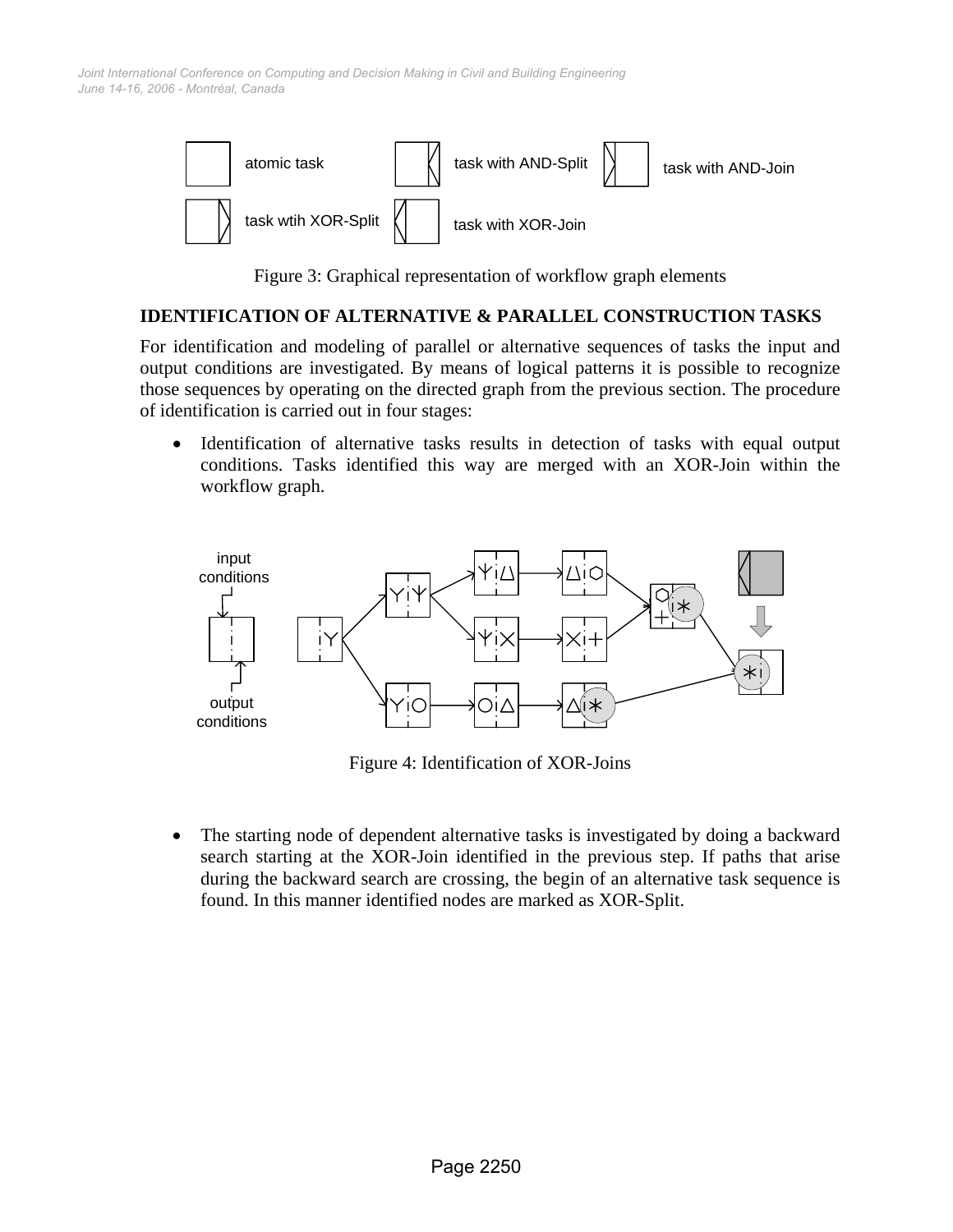*June 14-16, 2006 - Montréal, Canada Joint International Conference on Computing and Decision Making in Civil and Building Engineering*



Figure 5: Identification of XOR-Splits

• Identifikation of parallel tasks is achieved by determination of tasks that possess more than one direct previous nodes. Then, if those tasks are not yet merged using an XOR-Join, these tasks have to be merged using an AND-Join. In that sense it is marked as a merging node of parallel tasks:



Figure 6: Identification of AND-Joins

• The last step identifies all tasks that have more than one successor and have not yet been marked as XOR-Split.Those taskes are marked as AND-Splits. This indicates a start node for parallel tasks: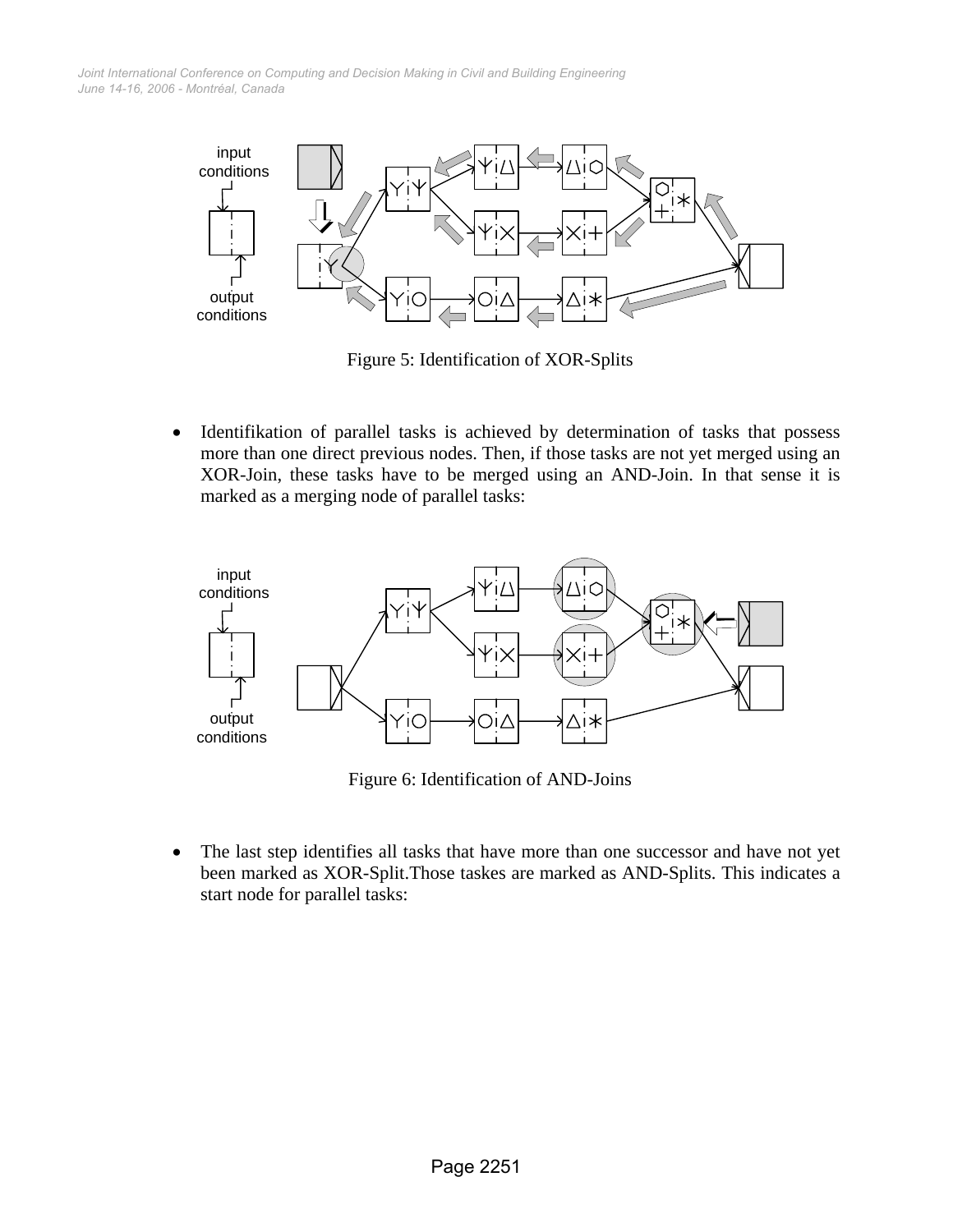*June 14-16, 2006 - Montréal, Canada Joint International Conference on Computing and Decision Making in Civil and Building Engineering*



Figure 7: Identification of AND-Splits

At this state, the model provides the functionality for generating a workflow graph that contains alternative and parallel sequences of tasks. Those tasks have to be described using input and output conditions. Assuming that all necessary task descriptions are available for executing a certain project, it is possible to generate all probable options to accomplish the project goals – at any execution phase. Figure 8 shows the generated graph.



Figure 8: Generated Scheudle

#### **EVALUATION AND DECISION SUPPORT**

If the current project state reaches an XOR-Split within the workflow graph, a decision for one of the directly following sequences of tasks is inevitable. In general a decision is made based on two different approaches. On one hand, in practical projects it is often the project manager with his experience who directs the decision making process. On the other hand, constraints like time, money and other available resources play an important role in directing the decision making process.

Assuming the second case, a decision can be done using known methods from critical path analysis. Therefore, the workflow graph has to be weighted in terms of time, cost or resource evaluations. A critical path analysis leads to a single calculated construction schedule based on the chosen evaluations. The decision for one certain construction alternative can then be taken based on this calculation. Hence, corresponding decisions are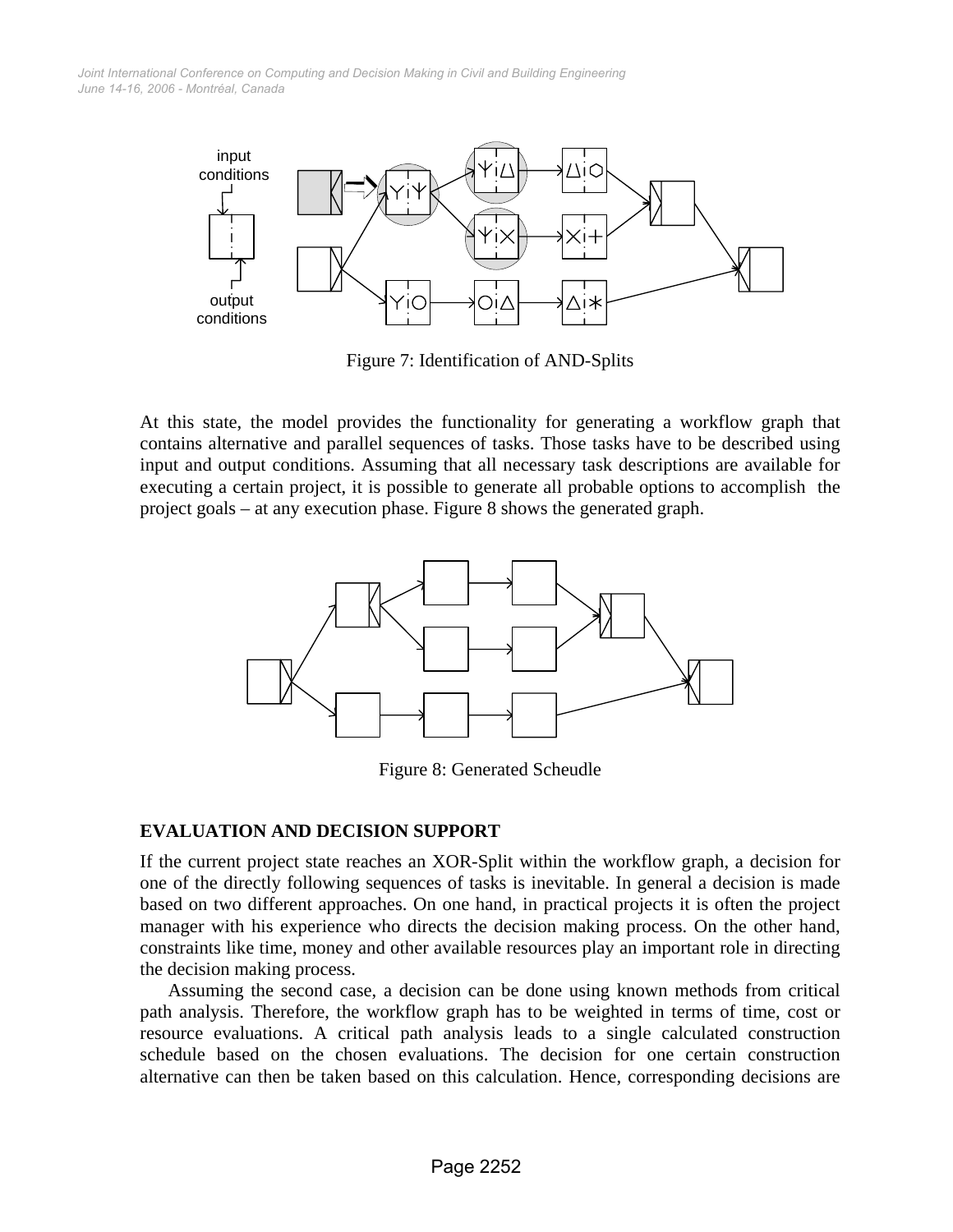comprehensible and reproducible at any time. Evaluations are introduced as discrete objects. A simple Evaluation Object consists of a value and its associated type as shown in Figure 9 below.



Figure 9: Class for Evaluation Objects

Each single task is related to an arbitrary number of Evaluation Objects. As a result, a weighted workflow graph can be generated for a certain type. Figure 10 shows the previously used sample schedule as weighted workflow graph using a cost type. Hence the graph is weighted and consequently the critical path can be calculated. For the example shown the bottom construction alternative was selected.



Figure 10: Weighted workflow graph with calculated critical path

To realize more complex evaluations like subjective experience of project managers the defined Evaluation Objects can be extended.

## **COMBINING CONSTRUCTION ALTERNATIVES**

Theoretically it would be possible to model every way to build streets as well as other projects in civil engineering using the approach proposed. However, tasks are in common not freely combinable. Certain tasks imply assured previous tasks and vice versa.. In conclusion, alternative sequences of tasks are not freely combinable.. For example, if a foundation slab was planned and build for a determined load, it is technically not possible to execute an alternative that will exceed the slabs maximum rated load. This leads to the question if the shown approach may lead to inconsistent workflows.